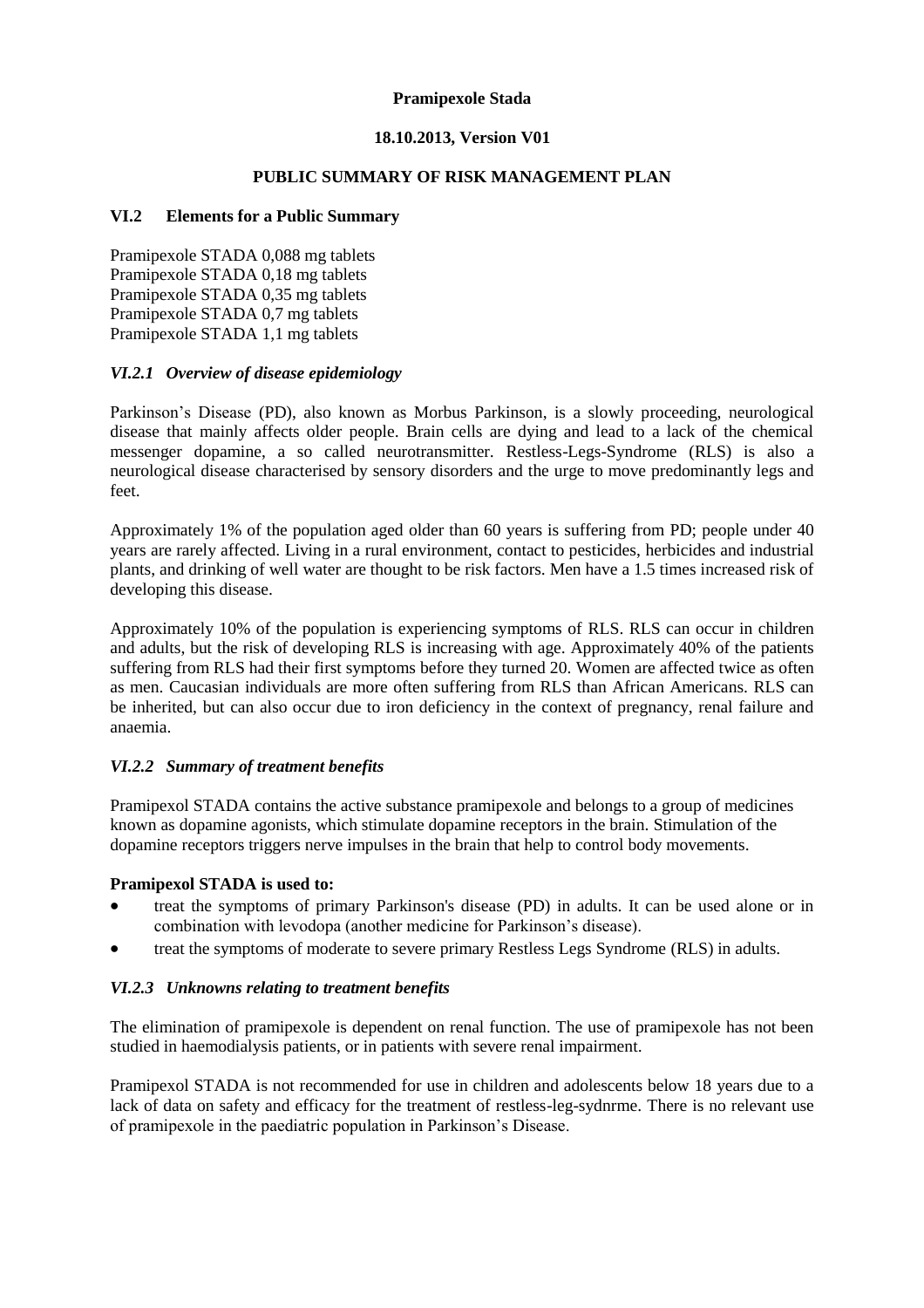# *VI.2.4 Summary of safety concerns*

# **Important identified risks**

| <b>Risk</b>                                                                  | What is known                                                                                                                                                                                                                                                                                                                                                                                                                                                                                                                                          | Preventability                                                                                                                                                                                                                                                             |
|------------------------------------------------------------------------------|--------------------------------------------------------------------------------------------------------------------------------------------------------------------------------------------------------------------------------------------------------------------------------------------------------------------------------------------------------------------------------------------------------------------------------------------------------------------------------------------------------------------------------------------------------|----------------------------------------------------------------------------------------------------------------------------------------------------------------------------------------------------------------------------------------------------------------------------|
| Urge to behave in an unusual<br>way<br>(ICD and other abnormal<br>behaviour) | Tell your doctor if you or your<br>family/carer notices that you are<br>developing urges or cravings to<br>behave in ways that are unusual<br>for you and you cannot resist<br>the impulse, drive or temptation<br>to carry out certain activities<br>that could harm yourself or<br>others. These are called impulse<br>control disorders (ICD) and can<br>include behaviours such as<br>addictive gambling, excessive<br>eating or spending, an<br>abnormally high sex drive or<br>preoccupation with an increase<br>in sexual thoughts or feelings. | Always take this medicine as<br>prescribed by your doctor and as<br>indicated in the Package Leaflet.<br>This will minimise the risk of<br>developing adverse drug<br>reactions.                                                                                           |
| Augmentation                                                                 | As RLS patient, you may<br>experience that symptoms start<br>earlier than usual, be more<br>intense and involve other limbs.                                                                                                                                                                                                                                                                                                                                                                                                                           | Tell your doctor if you have<br>(had) or develop this medical<br>condition or symptom.<br>Always take this medicine as<br>prescribed by your doctor and as<br>indicated in the Package Leaflet.<br>This will minimise the risk of<br>developing adverse drug<br>reactions. |
| Syndrome of inappropriate<br>antidiuretic hormone secretion<br>(SIADH)       | Antidiuretic hormone acts on<br>the kidney and controls the<br>amount of water reabsorbed by<br>the kidney. SIADH may lead to<br>hyponatraemia.<br>A precise frequency estimation<br>is not possible, since this side<br>effect was not observed in<br>clinical studies. The frequency<br>category is probably not greater<br>than "uncommon".                                                                                                                                                                                                         | Always take this medicine as<br>prescribed by your doctor and as<br>indicated in the Package Leaflet.<br>This will minimise the risk of<br>developing adverse drug<br>reactions.                                                                                           |
| Difficulties to breathe<br>(Dyspnoea)                                        | Dyspnoea may affect up to 1 in<br>100 people.                                                                                                                                                                                                                                                                                                                                                                                                                                                                                                          | Always take this medicine as<br>prescribed by your doctor and as<br>indicated in the Package Leaflet.<br>This will minimise the risk of<br>developing adverse drug<br>reactions.                                                                                           |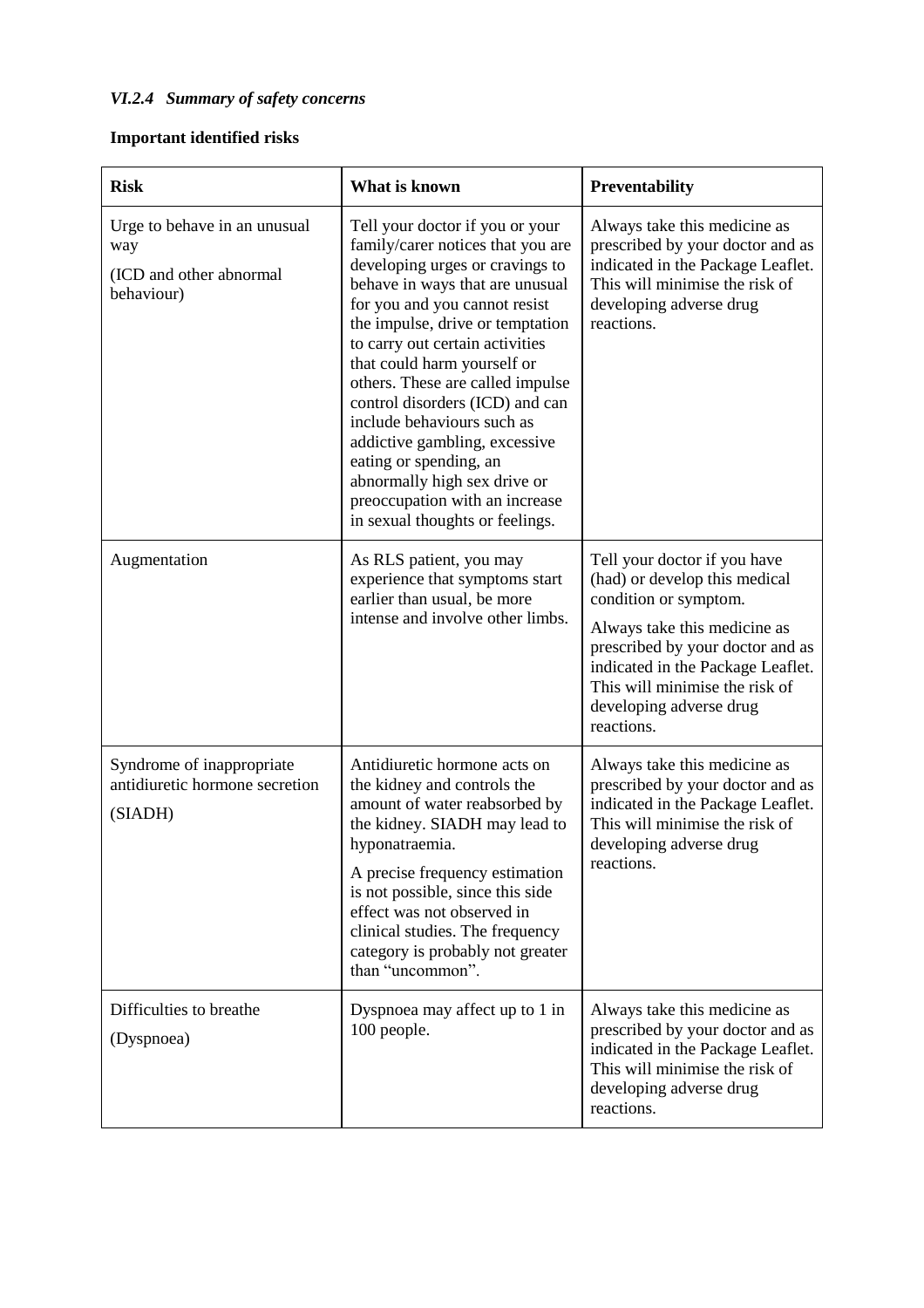| Infection of the lungs<br>(Pneumonia)                                                           | A precise frequency estimation<br>is not possible, since this side<br>effect was not observed in<br>clinical studies. The frequency<br>category is probably not greater<br>than "uncommon" in patients<br>treated for RLS. In patients<br>treated for PD, pneumonia may<br>affect up to 1 in 100 people.      | Always take this medicine as<br>prescribed by your doctor and as<br>indicated in the Package Leaflet.<br>This will minimise the risk of<br>developing adverse drug<br>reactions. |
|-------------------------------------------------------------------------------------------------|---------------------------------------------------------------------------------------------------------------------------------------------------------------------------------------------------------------------------------------------------------------------------------------------------------------|----------------------------------------------------------------------------------------------------------------------------------------------------------------------------------|
| Heart problems which can cause<br>shortness of breath or ankle<br>swelling<br>(Cardiac failure) | Recent studies suggest a<br>potential risk of heart failure<br>that needs further review of<br>available data.<br>A precise frequency estimation<br>is not possible, since this side<br>effect was not observed in<br>clinical studies. The frequency<br>category is probably not greater<br>than "uncommon". | Always take this medicine as<br>prescribed by your doctor and as<br>indicated in the Package Leaflet.<br>This will minimise the risk of<br>developing adverse drug<br>reactions. |
| Ocular structural degeneration<br>(Retinal degeneration)                                        | Visual impairment may affect<br>up to 1 in 10 people treated for<br>PD and up to 1 in 100 people<br>treated for RLS.                                                                                                                                                                                          | Tell your doctor if you have<br>(had) or develop vision<br>impairment. You should have<br>regular eye examinations during<br>treatment with Pramipexol<br>STADA.                 |
| Weight loss including decreased<br>appetite<br>(Decreased appetite/anorexia)                    | Weight loss may affect up to 1<br>in 10 people treated for PD and<br>up to 1 in 100 people treated for<br>RLS.                                                                                                                                                                                                | Always take this medicine as<br>prescribed by your doctor and as<br>indicated in the Package Leaflet.<br>This will minimise the risk of<br>developing adverse drug<br>reactions. |
| Double vision<br>(Diplopia)                                                                     | Visual impairment may affect<br>up to 1 in 10 people treated for<br>PD and up to 1 in 100 people<br>treated for RLS.                                                                                                                                                                                          | Tell your doctor if you have<br>(had) or develop vision<br>impairment. You should have<br>regular eye examinations during<br>treatment with Pramipexol<br>STADA.                 |
| Vision disorder when you see<br>shining rays or flashes of light<br>(Photopsia)                 | Visual impairment may affect<br>up to 1 in 10 people treated for<br>PD and up to 1 in 100 people<br>treated for RLS.                                                                                                                                                                                          | Tell your doctor if you have<br>(had) or develop vision<br>impairment. You should have<br>regular eye examinations during<br>treatment with Pramipexol<br>STADA.                 |